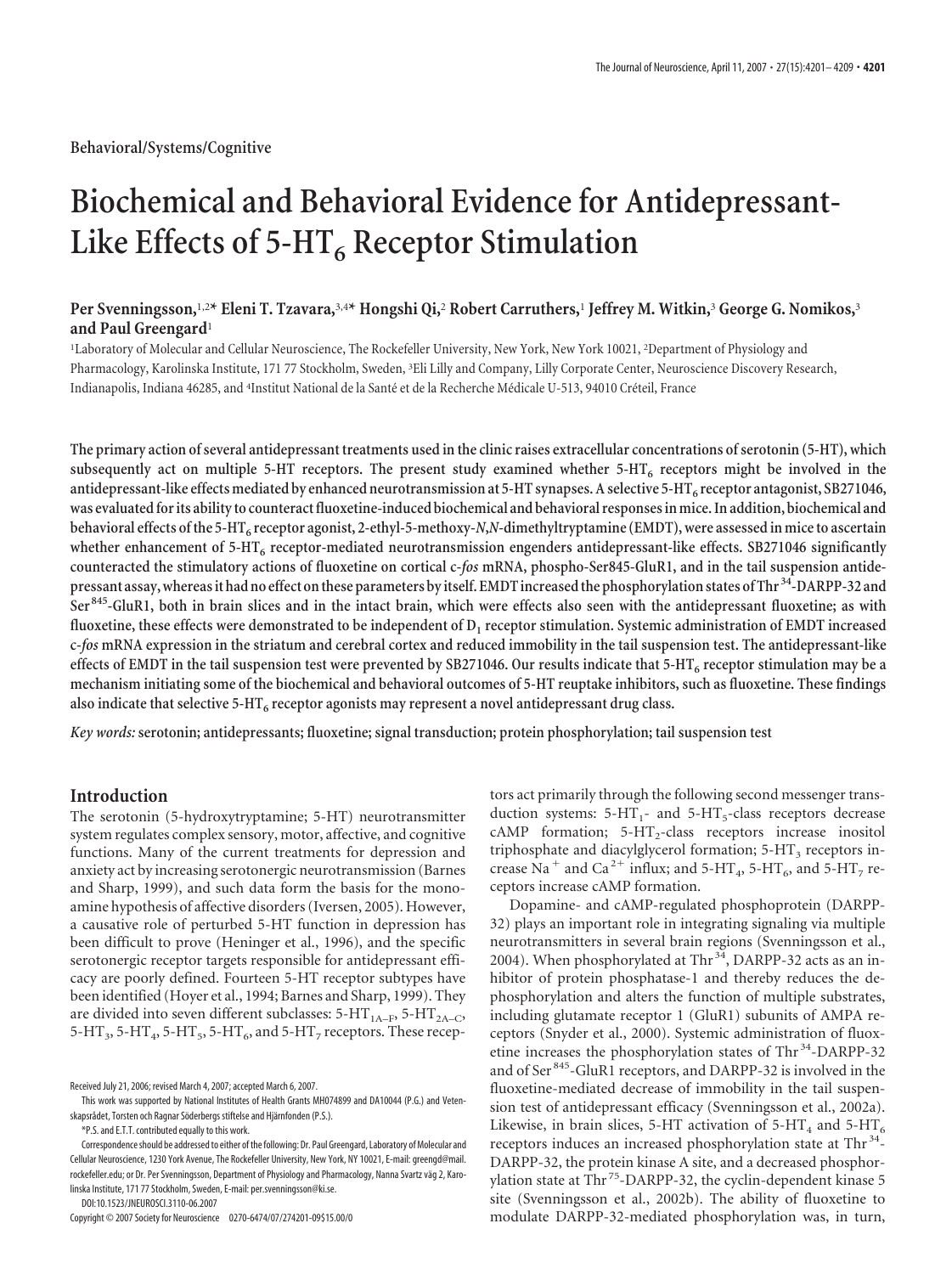linked to phosphorylation of Ser<sup>831</sup>- and Ser<sup>845</sup>-GluR1 subunits of the AMPA receptor (Svenningsson et al., 2002a). Phosphorylation of these sites activates AMPA receptor conductance (Wang et al., 2005). Potentiation of AMPA receptors results in antidepressant-like effects in rodent models (Alt et al., 2006).

The present series of experiments was directed toward evaluating the role of the protein kinase A (PKA)-activating  $5-HT<sub>6</sub>$ receptor subtype (Monsma et al., 1993; Ruat et al., 1993) in the antidepressant-like effects of 5-HT reuptake inhibitors. Accordingly, the present study examined the role of  $5-HT_6$  receptors in mediating biochemical and behavioral actions of fluoxetine indicative of its antidepressive properties. Specifically, we assessed the ability of the 5-HT<sub>6</sub> receptor antagonist, SB271046 (Bromidge et al., 1999), to modify fluoxetine-induced c-*fos* mRNA, phospho-Ser845 GluR1, and antidepressant-like behavioral effects in mice. In addition, we examined the effects of the  $5-HT<sub>6</sub>$ receptor agonist 2-ethyl-5-methoxy-*N*,*N-*dimethyltryptamine (EMDT) (Glennon et al., 2000) on PKA-mediated signaling, c-*fos* mRNA expression, and antidepressant-like effects in mice. Collectively, the present biochemical and behavioral findings suggest that activation of  $5-HT_6$  receptors initiates a cascade of events that may be involved in the antidepressant-like effects of 5-HT reuptake inhibitors. As such, selective targeting of this 5-HT receptor subtype may provide an improvement in the therapeutic outcome of 5-HT-based antidepressants.

### **Materials and Methods**

*Animals*. C57BL/6 male mice aged 2– 4 months were used in all experiments in this study. Mice were bred at Rockefeller University or supplied by Harlan (Indianapolis, IN), Iffa Credo (Arbresle, France), or BK Universal (Sollentuna, Sweden) for United States and European locations, respectively, at 2–3 months of age. The mice were allowed to acclimatize to the colony for 2 weeks before they were used for experiments. All animals were group housed (four to six per cage).

*[ 125I]-SB258585 autoradiography in mouse brain sections*. [ 125I]- SB258585, a selective antagonist radioligand at  $5-HT<sub>6</sub>$  receptors (Hirst et al., 2000), was used to determine the distribution of  $5-HT_6$  receptors in the mouse forebrain. Coronal cryostat tissue sections (12  $\mu$ m thick) from C57BL/6 mice were incubated in assay buffer consisting of 50 mm Tris-HCl (pH 7.4), 5 mm MgCl<sub>2</sub>, 10  $\mu$ m pargyline, 0.1% ascorbic acid, and 0.5 m<sub>M</sub> EDTA. The sections were incubated in this solution containing 1 nM  $[$ <sup>125</sup>I]-SB258585 (specific activity, 2000 Ci mmol<sup>-1</sup>) (GE Healthcare, Uppsala, Sweden) for 45 min at 37°C. Slides were then washed three times in ice-cold (4°C) 50 mm Tris-HCl buffer (pH 7.4) for 30 min each, then dipped in ice-cold water to remove buffer salts. Nonspecific binding was generated on sections adjacent to those used for total binding by the addition of 10  $\mu$ M 5-HT. Displacement experiments were performed with increasing concentrations (0.001–10  $\mu$ M) of EMDT or SB271046 (synthetized at Eli Lilly and Company). Sections were dried in a stream of cool air and then exposed to autoradiographic film (Biomax MR; Kodak, Upplands Vasby, Sweden) for 4 –7 d. Radioactive iodine standards (GE Healthcare) were coexposed with the sections on the same x-ray films. Autoradiograms were quantified by densitometry using NIH Image 1.61 software.

In situ *hybridization*. Adult male C57BL/6 mice were injected intraperitoneally with saline, EMDT (5 or 15 mg/kg), fluoxetine (10 or 20 mg/kg), SB271046 (1 or 10 mg/kg), or SB271046 (1 or 10 mg/kg) together with fluoxetine (10 or 20 mg/kg) and killed 20 min after the injection by decapitation. Brains were rapidly dissected out and frozen at  $-80^{\circ}$ C. Cryostat sections (12  $\mu$ m thick) were prepared and hybridized with [ $\alpha$ <sup>-35</sup>S] UTP-labeled riboprobes prepared by *in vitro* transcription from a cDNA clone corresponding to c-*fos* mRNA as described previously (Svenningsson et al., 1997). After hybridization, the sections were exposed to Biomax MR film (Kodak) for 2–14 d and quantified by densitometry using NIH Image 1.61 software.

In vivo *whole animal studies to measure protein phosphorylation*. Adult

male C57BL/6 mice were given intraperitoneal injections of saline, fluoxetine (20 mg/kg), SB271046 (10 mg/kg), or SB271046 (10 mg/kg) together with fluoxetine (20 mg/kg) and killed 30 min after the injection by focused microwave irradiation (4.5–5 kW for 1.4 s) using a small animal microwave (Muromachi Kikai, Tokyo, Japan). In a separate experiment, adult male C57BL/6 mice were given intraperitoneal injections of saline or EMDT (5 mg/kg) and killed 15 min after the injection. Frontal cortices and striata were rapidly dissected out and stored at  $-80^{\circ}$ C until assayed.

In vitro *brain slice experiments to measure protein phosphorylation*. Striatal slices (300  $\mu$ m) were prepared from adult male C57BL/6 wild-type or  $D_1$  knock-out mice. The slices were preincubated in Krebs buffer at 30°C under constant oxygenation (95%  $O_2/5$ %  $CO_2$ ) for 60 min, with a change of buffer after 30 min. The slices were then treated with EMDT (3–100  $\mu$ M) for 5 min. After drug treatment, the buffer was removed and the slices were rapidly frozen on dry ice and stored at  $-80^{\circ}$ C until assayed.

*Immunoblotting*. Frozen tissue samples from the *in vitro* and *in vivo* experiments were sonicated in 1% SDS and boiled for 10 min. Small aliquots of the homogenate were retained for protein determination by the bicinchoninic acid protein assay method (Pierce, Stockholm, Sweden). Equal amounts of protein were processed using 12% acrylamide gels as described previously (Svenningsson et al., 2003). Immunoblotting was performed with phosphorylation state-specific antibodies against phospho-Thr<sup>34</sup>-DARPP-32 (Snyder et al., 1992), phospho-Thr<sup>75</sup>-DARPP-32 (Bibb et al., 1999), phospho-Ser<sup>831</sup>-GluR1 (Millipore, Bedford, MA), phospho-Ser 845-GluR1 (Millipore), or antibodies that are not phosphorylation state specific against total DARPP-32 (Hemmings and Greengard, 1986) or total GluR1 (Millipore). Antibody binding was detected by enhanced chemiluminescence (GE Healthcare) and quantified by densitometry using NIH Image 1.61 software. Data on protein phosphorylation are expressed as percentage of control.

*Tail suspension test*. The day of the tail suspension test, experimental mice were transferred to the experiment room and allowed to acclimatize for 3– 4 h. Mice were injected intraperitoneally with saline, EMDT (1, 2.5, 5, 10, or 15 mg/kg), fluoxetine (20 mg/kg), SB271046 (1, 5, or 10 mg/kg), or SB271046 (1, 5, or 10 mg/kg) combined with fluoxetine (20 mg/kg) 30 min before the tail suspension test trial. In the tail suspension test paradigm, each mouse was tested in an individual cubicle while suspended from a tail hanger with adhesive tape wrapped around its tail (1.5–2 cm from tip) 80 cm above the floor. The trial was conducted for a period of 5 min, during which the duration of immobility was measured with the Porsolt program (Infallible Software, Rockville, MD) and manually by a blinded observer. Mice were considered immobile when they hung passively and motionless. In our hands, an extremely small number of animals ( $\sim$ 1–2%) climbed their tails. These animals were removed from the study. Decreases in basal levels of immobility are highly predictive of antidepressant efficacy (Steru et al., 1985; Cryan et al., 2002).

#### **Results**

#### Autoradiographic determination of 5-HT<sub>6</sub> receptors in the **mouse brain**

 $\lceil$   $^{125}$  I]-SB258585 is an antagonist radioligand at 5-HT<sub>6</sub> receptors (Hirst et al., 2000) that can detect these receptors in the rat brain (Roberts et al., 2002). The level of  $5-HT<sub>6</sub>$  receptors is lower and less concentrated in the forebrain of mice than rats (Hirst et al., 2003). Nevertheless, in an autoradiographic experiment, using [ $125$ ]-SB258585 as a radioligand, we demonstrated specific binding in the striatum, nucleus accumbens, and cortex of mice (Fig. 1). Binding of  $\lceil$ <sup>125</sup>I]-SB258585 could be displaced by both the antagonist, SB271046, and the agonist, EMDT, with  $EC_{50}$  values of 4 and 15 nM, respectively (Fig. 1).

## The 5-HT<sub>6</sub> receptor antagonist, SB271046, reverses biochemical **and behavioral antidepressant-like effects of fluoxetine**

Acute administration of antidepressant drugs increases expression of the immediate early gene c-*fos* mRNA in the brain (Beck 1995; Torres et al., 1998; Horowitz et al., 2003) and reduces immobility in behavioral tests of despair (see below). We examined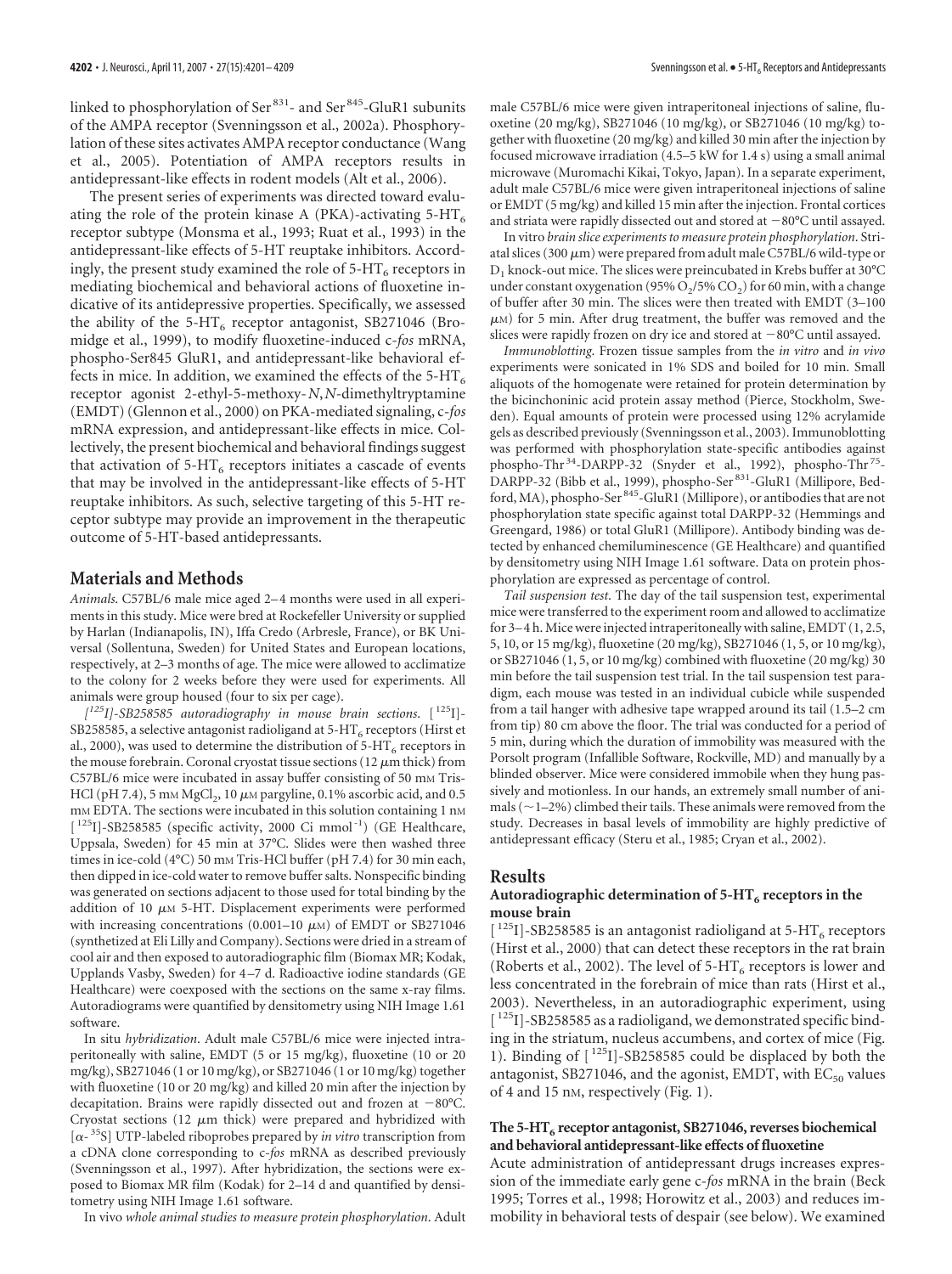

Figure 1. [<sup>125</sup>I]-SB258585 binding in the mouse brain. A, Autoradiogram showing total binding of  $[1^{25}1]$ -SB258585 on a coronal section of a mouse brain, through the rostral part of the corpus striatum. *B*, Autoradiogram generated over an adjacent section but incubated with [ $125$ ]]-SB258585 in the presence of 10  $\mu$ m unlabeled serotonin to define nonspecific binding. C, Displacement of [<sup>125</sup>]]-SB258585 by increasing concentrations of EMDT and SB271046. Error bars indicate SEM.

the effects of the selective  $5-HT_6$  receptor antagonist, SB271046, on fluoxetine-induced c-*fos* mRNA expression. In agreement with previous studies (Torres et al., 1998; Horowitz et al., 2003), fluoxetine (10 or 20 mg/kg) increased the expression of c-*fos* mRNA in certain limbic regions of the frontal cerebral cortex, including the cingulate cortex and the endopiriform cortex (Fig. 2). Treatment with SB271046 (1 or 10 mg/kg) alone had no effect on c-*fos* mRNA expression in these regions. However, 10 mg/kg of SB271046, administered before fluoxetine (10 mg/kg, data not shown; or 20 mg/kg) (Fig. 2), significantly counteracted fluoxetine-induced c-*fos* mRNA expression in both the cingulate and the endopiriform cortex (Fig. 2).

In agreement with our previous study (Svenningsson et al., 2002), fluoxetine (20 mg/kg) increased the levels of phospho-Ser845-GluR1 in the frontal cortex (Fig. 3) and striatum (data not shown). Treatment with SB271046 (10 mg/kg) alone had no effect on phospho-Ser845-GluR1 in these regions but significantly counteracted fluoxetine-induced phospho-Ser845-GluR1 in the frontal cortex (Fig. 3).

SB271046 was also tested for its activity in the mouse tail suspension test. Learned-helplessness models, such as the tail suspension test, in which experimental animals are exposed to inescapable aversive situations, are of utility for predicting antidepressant efficacy. During these tests, mice show alternate periods of agitation and immobility (Steru et al., 1985). It is well established that acute treatment with various antidepressant drugs increases active attempts to escape and, thus, reduces immobility in these tests. In agreement with the biochemical data, SB271046 (1, 5, or 10 mg/kg) had no effect in the tail suspension test when administered alone. When SB271046 (5 or 10 mg/kg)



**Figure 2.** Regulation by fluoxetine and SB271046 of c-*fos* mRNA expression in the cerebral cortex of intact mice. *A–D*, Bright-field autoradiograms showing the expression of c-*fos*mRNA 20 min after intraperitoneal administration of saline (*A*), fluoxetine (20 mg/kg) (*B*), SB271046 (10 mg/kg) (*C*), or SB271046 (10 mg/kg) together with fluoxetine (20 mg/kg) (*D*) in mice (magnification,  $5\times$ ). ec, Endopiriform cortex; cc, cingulate cortex.  $E, F$ , Histograms show quantification of the expression of c-*fos* mRNA in the cingulate cortex (*E*) and dorsal endopiriform cortex ( $F$ ) after the indicated treatments. Data represent means  $\pm$  SEM for four to six mice per group.  $\displaystyle {^*}p$   $<$  0.05 compared with saline-treated mice;  $\displaystyle {^*}p$   $<$  0.05 compared with SB271046 (10 mg/kg) plus fluoxetine-cotreated mice; one-way ANOVA followed by Newman–Keuls test.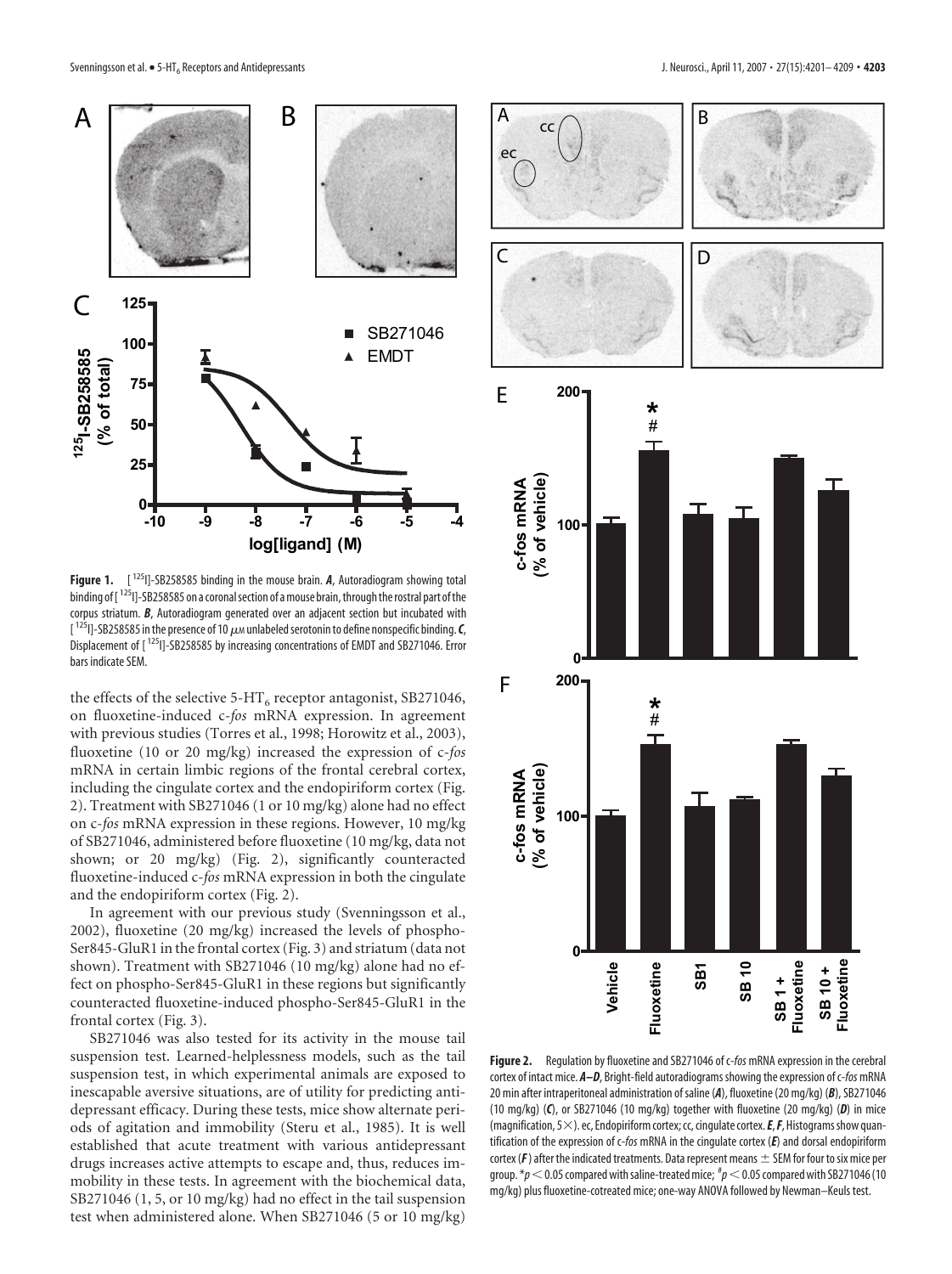

**Figure 3.** Regulation by fluoxetine and SB271046 of phospho-Ser845-GluR1 in the frontal cortex in intact mice. Top, Immunoblots showing the levels of phospho-Ser845-GluR1 and total GluR1 in the frontal cortex 30 min after intraperitoneal administration of saline, fluoxetine (20 mg/kg), SB271046 (10 mg/kg), or SB271046 (10 mg/kg) together with fluoxetine (20 mg/kg) in mice. Bottom, The histogram shows the quantification of phospho-Ser845-GluR1 in the frontal cortex after the indicated treatments. Data represent means  $\pm$  SEM for five to six mice per group.  $\displaystyle {^*}p <$  0.05 compared with saline-treated mice;  $^{\rm \#}p$   $<$  0.05 compared with SB271046 (10 mg/kg) plus fluoxetine-cotreated mice; one-way ANOVA followed by Newman–Keuls test for pairwise comparisons.

was given in conjunction with an antidepressant-like dose of fluoxetine (20 mg/kg), however, there was a partial reversal of its anti-immobility effect in this test (Fig. 4). It can be concluded from these studies that specific biochemical and behavioral actions of fluoxetine that are associated with its antidepressant effects may involve activation of  $5-HT_6$  receptors.

#### Antidepressant effects of the 5-HT<sub>6</sub> receptor agonist EMDT

We next assessed the ability of the  $5-HT_6$  receptor agonist EMDT to mimic some of the antidepressant-like biochemical and behavioral effects of fluoxetine. First, we measured its ability to regulate the phosphorylation state of two PKA phosphosubstrates, Thr<sup>34</sup>-DARPP-32 and Ser 845-GluR1, in striatal slices. EMDT increased the phosphorylation states of Thr<sup>34</sup>-DARPP-32 and Ser<sup>845</sup>-GluR1 in a dose-dependent manner (Fig. 5). The phosphorylation of Thr<sup>34</sup>-DARPP-32 and Ser<sup>845</sup>-GluR1 in striatum is potently regulated by  $D_1$  receptor stimulation (Snyder et al. 2000). To determine whether the effect of EMDT on phospho-Thr<sup>34</sup>-DARPP-32 and phospho-Ser<sup>845</sup>-GluR1 involved  $D_1$  receptor activation, we compared the effect of EMDT (100  $\mu$ M) on these phosphosubstrates in wild-type and  $D_1$  receptor knock-out mice. As shown in Figure 6, EMDT significantly increased phospho-Thr<sup>34</sup>-DARPP-32 and phospho-Ser<sup>845</sup>-GluR1 not only in slices from wild-type mice but also in slices from  $D_1$  receptor knockout mice. It can be concluded that the stimulatory effect of EMDT on phospho-Thr<sup>34</sup>-DARPP-32 and phospho-Ser<sup>845</sup>-GluR1 is independent of  $D_1$  receptor activation.

We next examined the effect of systemic administration of



Figure 4. Effects of SB271046 on antidepressant-like effects of fluoxetine in the tail suspension test. Saline, fluoxetine (20 mg/kg), SB271046 (1,5, or 10 mg/kg), or SB271046 (1,5, or 10 mg/kg) combined with fluoxetine (20 mg/kg), 30 min before the tail-suspension test trial. The trial was conducted for a period of 5 min, during which the duration of immobility was recorded. Data represent means  $\pm$  SEM for eight mice per group. \* $p$   $<$  0.05 compared with saline;  $^{\textit{\#}}p$   $<$ 0.05 compared with fluoxetine; one-way ANOVA followed by Duncan's test.



**Figure 5.** Regulation by EMDT of the phosphorylation states of DARPP-32 and GluR1 in slices of neostriatum.Dose-response experiments of*in vitro*regulation by EMDT of phosphorylation of Thr <sup>34</sup>-DARPP-32 (A) and Ser <sup>845</sup>-GluR1 (B) in striatal slices. Slices were incubated with EMDT (3, 10, 30, and 100  $\mu$ <sub>M</sub>) for 5 min. Data represent means  $\pm$  SEM ( $n=6$  –10).  $*p<$  0.05 compared with vehicle; one-way ANOVA followed by Newman–Keuls test.

EMDT on the PKA sites, phospho-Thr<sup>34</sup>-DARPP-32 and phospho-Ser 845-GluR1. It was found that 5 mg/kg of EMDT increased the phosphorylation states of both Thr 34-DARPP-32 and Ser 845-GluR1 in striatal extracts (Fig. 7). No significant alterations of phospho-Thr 75-DARPP-32 or phospho-Ser 831-GluR1 were found in the same extracts. Treatment with EMDT also increased phospho-Ser<sup>845</sup>-GluR1, but not phospho-Ser<sup>831</sup>-GluR1, in the frontal cortex (Fig. 7). These data indicate that the effects of EMDT on phosphorylation of PKA phosphosubstrates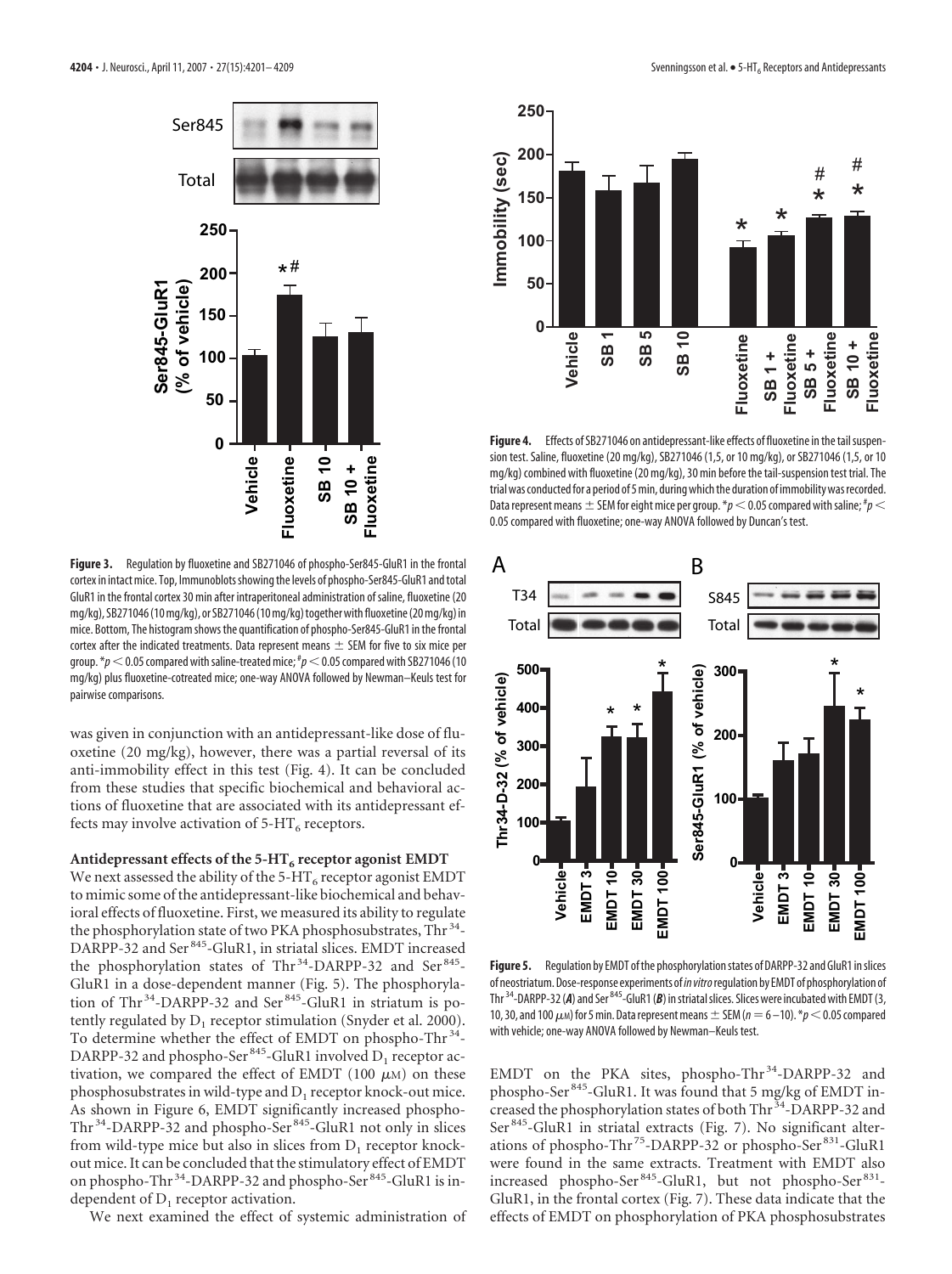

**Figure 6.** Comparison of the regulation by EMDT of the phosphorylation states of DARPP-32 and GluR1 in striatal slices from wild-type (WT) and D<sub>1</sub> receptor knock-out (D1 KO) mice. *In vitro* regulation of Thr<sup>34</sup>-DARPP-32 (A) and Ser<sup>845</sup>-GluR1 (B) phosphorylation by EMDT (100  $\mu$ m) in slices of neostriatum from wild-type and  $D_1$  knock-out mice. The amounts of phospho-Thr<sup>34</sup>-DARPP-32 and phospho-Ser<sup>845</sup>-GluR1 in extracts of slices were quantified by densitometry. Data represent means  $\pm$  SEM ( $n=6$  –12).  $*p$  < 0.05 compared with wild-type control;  $+p$  < 0.05 compared with D<sub>1</sub> knock-out control; unpaired two-tailed Student's *t* test.

in brain slices can be reproduced by its systemic administration to intact animals.

To further examine the ability of EMDT to regulate signal transduction in the intact brain, we studied its effect on c-*fos* mRNA expression. EMDT was found to significantly induce c-*fos* mRNA expression in striatum as well as subregions of the cerebral cortex, including the cingulate cortex (Fig. 8). This effect of EMDT was observed after its systemic administration at 5 and 15 mg/kg but not at 1 mg/kg. To investigate the involvement of  $5-HT<sub>6</sub>$  receptors in engendering antidepressant-like activity, we assessed the effects of acute EMDT administration in the tail suspension test in mice. It was found that EMDT dosedependently decreased immobility in the tail suspension test (Fig. 9). This effect was abolished by pretreatment with the 5-HT<sub>6</sub> receptor antagonist SB271046 (Fig. 9), demonstrating the specificity of the antidepressant-like profile of this compound for 5-HT<sub>6</sub> receptors.

## **Discussion**

We have previously reported that fluoxetine increases the phosphorylation states of Thr<sup>34</sup>-DARPP-32 and of Ser<sup>845</sup>-GluR1 receptors and that DARPP-32 is involved in the fluoxetinemediated decrease of immobility in the tail-suspension test of antidepressant efficacy (Svenningsson et al., 2002b), in agreement with the idea that activation of cAMP/PKA signaling is associated with antidepressant effects (Duman et al., 1997). These findings indicated that at least one of the 5-HT receptors that stimulate PKA activity (i.e., 5-HT<sub>4</sub>, 5-HT<sub>6</sub>, and/or 5-HT<sub>7</sub> receptors) is involved in mediating the actions of fluoxetine.

In the present study, we examined biochemical and behavioral effects exerted via 5-HT<sub>6</sub> receptors with a special emphasis on the potential role of this receptor subtype in antidepressant actions. For this purpose, we used selective pharmacological tools, namely the selective  $5-HT_6$  receptor antagonist, SB271046 (Bro-



**Figure 7.** Regulation by EMDT of the phosphorylation states of DARPP-32 and GluR1 in striatal and cortical extracts from intact mice. Regulation of Thr<sup>34</sup>- and Thr<sup>75</sup>-DARPP-32 and Ser831- and Ser845-GluR1 phosphorylation *in vivo*inthestriatum(*A–D*) andfrontal cortex(*E,F*) by EMDT. Mice were injected intraperitoneally with saline or EMDT (5 mg/kg). Fifteen minutes later, mice were killed by focused microwave irradiation. Data represent means  $\pm$  SE for 5–10 mice per group.  $*_p$  < 0.05 compared with saline-treated mice; one-way ANOVA followed by Newman–Keuls test.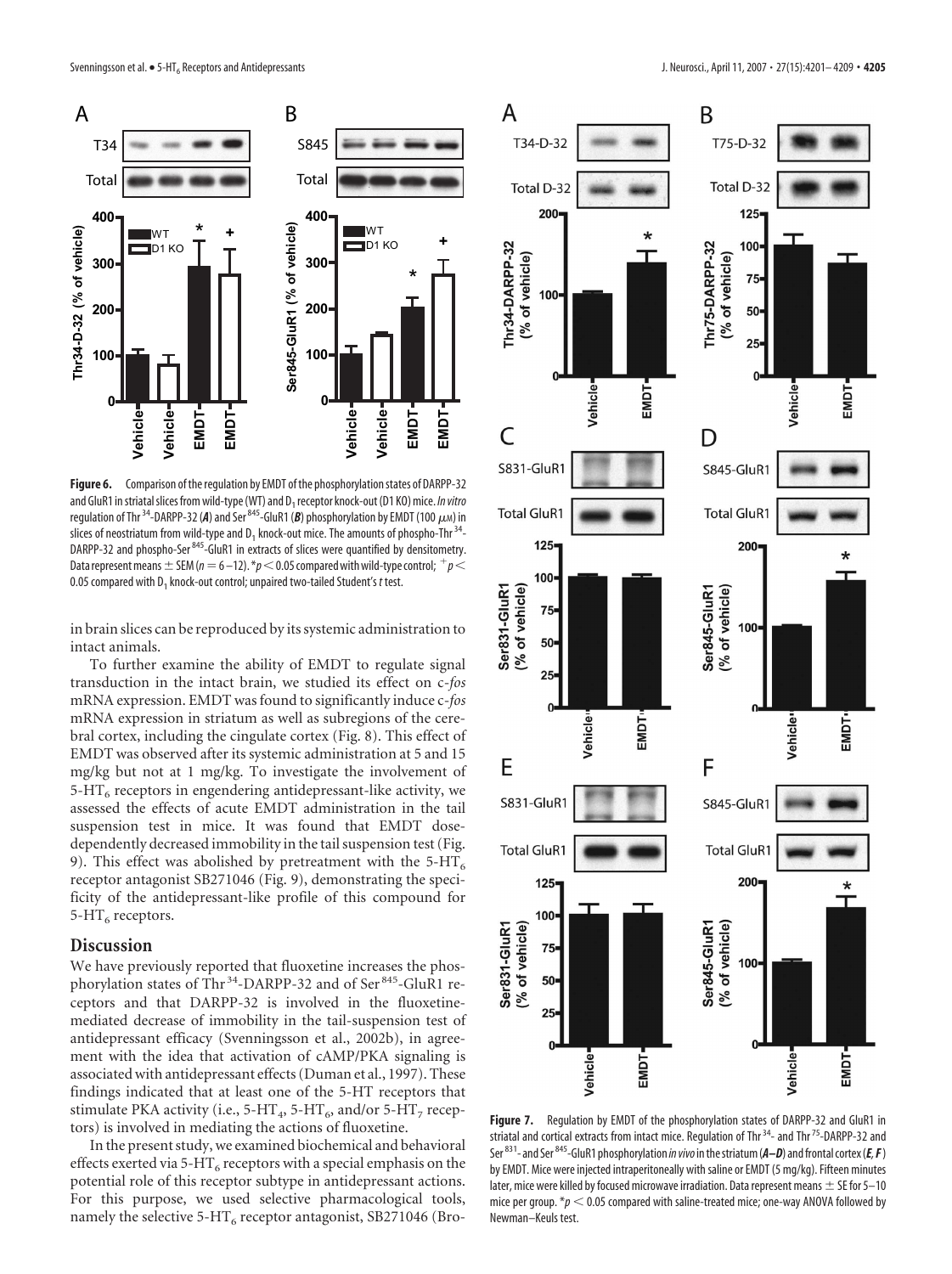midge et al., 1999), and the 5-HT<sub>6</sub> receptor agonist, EMDT (Glennon et al., 2000). We confirmed that both ligands have high affinities for 5-HT<sub>6</sub> receptors in the mouse brain by showing that they displace specific  $[$ <sup>125</sup>I]-SB258585 binding at nanomolar concentrations in the forebrain. Our results are consistent with previous studies showing that  $5-HT_6$  receptors appear restricted to the brain with high levels in the caudate–putamen, nucleus accumbens, and olfactory tubercle and moderate levels in the cerebral cortex hippocampus and amygdala (Monsma et al., 1993; Ruat et al., 1993; Ward et al., 1995; Gerard et al., 1997; Hamon et al., 1999; Roberts et al., 2002).

Despite their well characterized anatomical distribution, the functional importance of  $5-HT_6$  receptors in brain pathophysiology is only emerging. In accordance with a predominant corticolim-

bic localization of  $5-HT_6$  receptors, their blockade modulates responses to the psychostimulant amphetamine (Frantz et al., 2002), as well as motor, emotional, and cognitive functions. Thus, administration of either  $5-HT_6$  receptor antagonists or antisense oligonucleotides toward  $5-HT<sub>6</sub>$  receptors decreases locomotion, induces chewing, yawning, and stretching, and improves performance in learning and memory tasks (Bourson et al., 1995; Sleight et al., 1996; Sleight et al., 1998; Yoshioka et al., 1998; Bentley et al., 1999; Rogers and Hagan, 2001; Woolley et al., 2001; Lindner et al., 2003; Riemer et al., 2003; Hatcher et al., 2005), while increasing anxiety (Hamon et al., 1999; Otano et al., 1999).  $5-HT<sub>6</sub>$  receptor knock-out mice, however, perform normally in a wide variety of behavioral assays that assess cognition and anxiety (Bonasera et al., 2006). To our knowledge, the present study is the first to examine 5-HT<sub>6</sub> receptor function in relation to antidepressant-like activity and to indicate that  $5-HT<sub>6</sub>$  receptor stimulation causes antidepressant-like behavioral and biochemical alterations.

Indeed, we show that blockade of the  $5-HT_6$  receptor with the antagonist SB271046 counteracts the stimulatory actions of fluoxetine on cortical c-*fos* mRNA and phospho-Ser845-GluR1 and reduces the antidepressant-like action of fluoxetine in the tail suspension test. Previous work demonstrated that several classes of atypical antipsychotics and tricyclic antidepressants, such as clozapine, mianserin, and amytryptiline, bind with high affinity to 5-HT<sub>6</sub> receptors (Monsma et al., 1993). However, fluoxetine has only low-to-moderate affinity for  $5-HT<sub>6</sub>$  receptors (Monsma et al., 1993). It is therefore unlikely that the inhibitory action of SB271046 on fluoxetine-mediated actions depends on direct competition at  $5-HT_6$  receptors, but rather involves blockade of  $5-HT<sub>6</sub>$  receptor activation elicited by the fluoxetine-induced elevations of extracellular 5-HT levels.

Furthermore, we show that the 5-HT<sub>6</sub> receptor agonist EMDT mimics antidepressant-like behavioral and biochemical effects of fluoxetine. Like fluoxetine and 5-HT (Svenningsson et al., 2002a,b), EMDT increases the phosphorylation state of Thr<sup>34</sup>-DARPP-32 both in brain slices and in the intact brain. The fact that micromolar concentrations of EMDT are needed to cause a significant increase in P-Thr<sup>34</sup>-DARPP-32, despite the fact that this compound has nanomolar affinity for  $5-HT_6$  receptors, is consistent with previous studies using other ligands at mono-



**Figure 8.** Regulation by EMDT of c-*fos* mRNA expression in the striatum and cerebral cortex in intact mice. *A*, *B*, Bright-field autoradiograms showing the expression of c-*fos* mRNA 20 min after treatment with saline (*A*) or EMDT (5 mg/kg) (*B*) in mice (magnification,  $5 \times$ ). *C*, *D*, Histograms show quantification of the expression of c-*fos* mRNA in the periventricular area of the striatum (*C*) and cingulate cortex (*D*) after each treatment. Data represent means  $\pm$  SEM for four to six mice per group. \**p* < 0.05 compared with saline-treated mice; one-way ANOVA followed by Newman–Keuls test.



**Figure 9.** Antidepressant-like effects of EMDT in the tail suspension test. *A*, Mice were injected with EMDT (1, 2.5, 5, 10, or 15 mg/kg) 30 min before the trial. *B*, Saline, SB271046 (10 mg/kg), EMDT (10 mg/kg), or SB271046 (10 mg/kg) combined with EMDT (10 mg/kg), 30 min before the tail suspension test trial. The trial was conducted for a period of 5 min, during which the duration of immobility was recorded. Data represent means  $\pm$  SEM for eight mice per group.  $\displaystyle{{*}_p<}$  0.05 compared with saline;  $\displaystyle{{*}_p<}$  0.05 compared with SB271046 (10 mg/kg) plus EMDT; one-way ANOVA followed by Duncan's test.

amine receptors (Svenningsson et al., 2002b). This discrepancy between the binding affinity and functional protein phosphorylation response may be because of the dilution of the compound when diffusing throughout the slices and to difficulties in accessing receptors in the synaptic cleft. Acute systemic administration of EMDT also increases phospho-Ser 845-GluR1 but not phospho-Ser 831-GluR1. Systemic administration of EMDT also leads to an increase in the expression of c-*fos* mRNA expression throughout the striatum and cerebral cortex, similar to that observed with fluoxetine. In the same dose range, EMDT leads to a significant antidepressant-like effect in the tail suspension test. These data indicate that stimulation of the positively cAMP/PKA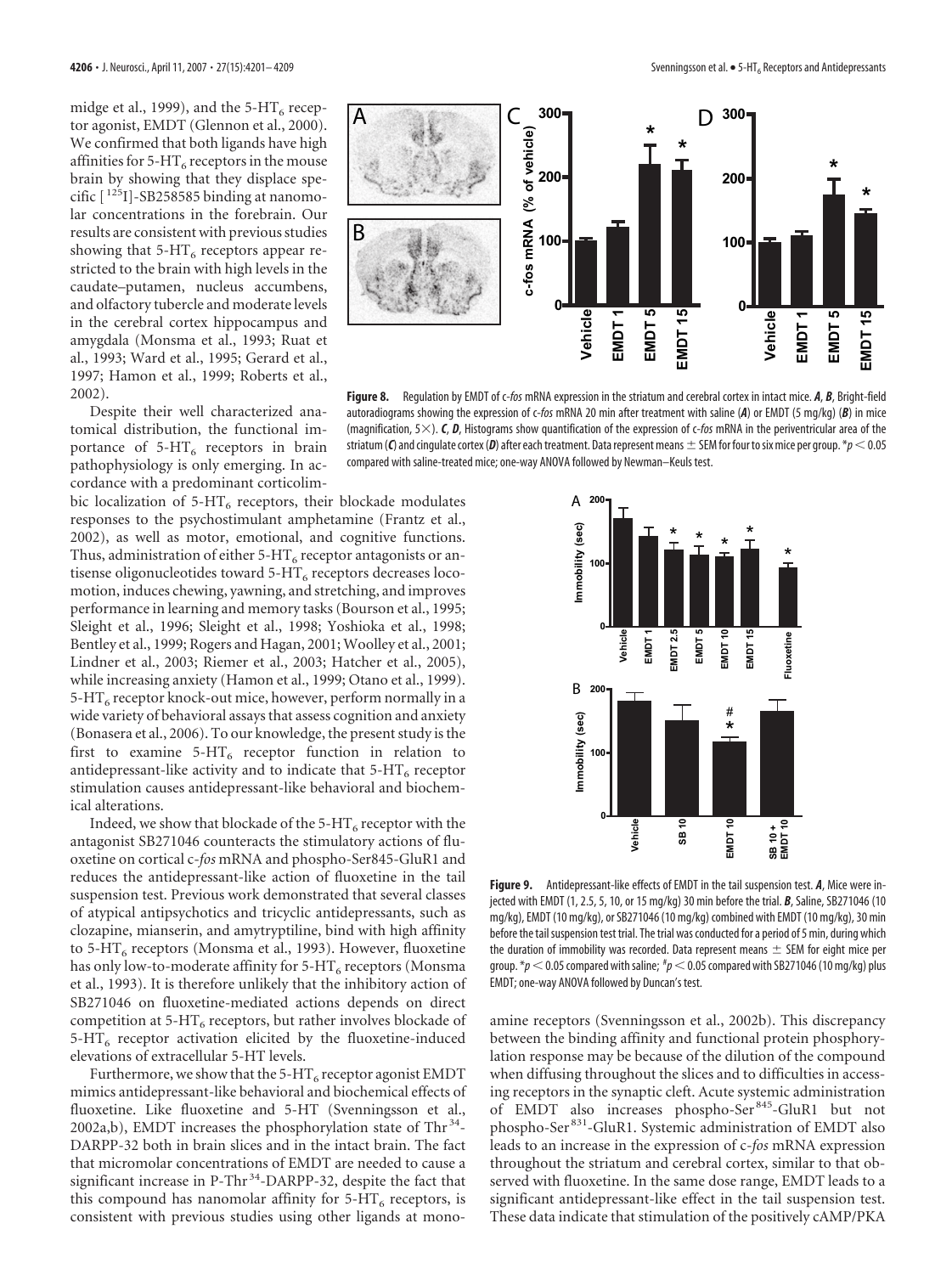coupled 5-HT $_6$  receptors may be involved in antidepressant-like actions of 5-HT reuptake inhibitors. This is in accordance with our previous findings that 5-HT-induced phosphorylation of DARPP-32 at Thr<sup>34</sup>, a key molecular element in antidepressant action, is mediated through activation of the cAMP pathway and primarily depends on 5-HT receptors positively coupled to adenylyl cyclase (Svenningsson et al., 2002b). The framework that our previous and present results provide agrees with the evidence for the participation of the cAMP cascade, particularly in the frontal cortex, in short- and long-term effects of antidepressants. However, it remains to be established which neuronal populations mediate the antidepressant-like actions of  $5-HT<sub>6</sub>$  receptor stimulation. In this context, it should be noted that activation of cAMP/PKA/P-Ser<sup>133</sup>-calcium/cAMP response element-binding protein (CREB) signaling in the nucleus accumbens and striatum actually appears to counteract antidepressant actions. Indeed, previous studies have demonstrated that overexpression of CREB in the nucleus accumbens increases, and expression of a dominant negative mutant of CREB decreases, immobility in the forced swim test (Carlezon et al., 2005). It is possible that additional signaling pathways mediate important actions of  $5-HT_6$ receptors. It has, for example, recently been demonstrated that  $5-HT<sub>6</sub>$  receptors stimulate ERK1/2 (extracellular signal-regulated kinase 1/2) signaling via a Fyn tyrosine kinase-dependent mechanism (Yun et al., 2007).

Reports on the role of the other two cAMP/PKA coupled 5-HT receptors, 5-HT<sub>4</sub> and 5-HT<sub>7</sub> receptors, in relation to depression and to antidepressant-like activity are scarce. Overall, there is little evidence for an involvement of  $5-HT_4$  receptors in mediating antidepressant effects. Thus, stimulation of  $5-HT_4$  receptors does not mediate behavioral antidepressant-like actions of tricyclic antidepressants or fluoxetine (Cryan and Lucki, 2000). However, stimulation of  $5-HT_4$  receptors exerts a facilitatory response on dorsal raphe 5-HT neurons (Lucas et al., 2005) and might be implicated in some behavioral effects of chronically administered fluoxetine (Holick et al., 2005). Surprisingly, it was shown that  $5-HT<sub>7</sub>$  receptor antagonists could have antidepressant properties and that  $5-HT<sub>7</sub>$  receptor knock-out mice exhibited an antidepressant-like phenotype (Guscott et al., 2005; Hedlund et al., 2005). This suggests that 5-HT<sub>4</sub>, 5-HT<sub>6</sub>, and 5-HT<sub>7</sub> receptors, despite their common effects on signal transduction, could have markedly different, and even opposing, effects in tests of antidepressant-like activity. It should, however, be noted that the antidepressant-like effects of  $5-HT<sub>7</sub>$  receptor antagonists could be linked to the 5-HT<sub>7</sub> receptor-dependent regulation of the light/dark cycle (Guscott et al., 2005). An alternative possible explanation for the discrepancies in the actions of  $5-HT_4$ ,  $5-HT_6$ , and  $5-HT<sub>7</sub>$  receptors in antidepressant effects may reside in their different anatomical localization, in which case activation of each of these receptors would stimulate distinct and independent neuronal circuitries. In accordance with the latter possibility, a review of the literature on the effects of selective 5-HT receptor ligands on behavioral despair in mice (Table 1) indicates that selective 5-HT receptor stimulation can yield stimulatory or inhibitory behavioral responses depending on the receptor subtype. Similar results on behavioral despair have been described previously in rats (Cryan et al., 2005).

Our data are consistent with the notion that fluoxetine exerts its antidepressant actions by stimulating multiple 5-HT receptors. The distribution of  $5-HT_6$  receptors in the mouse brain is uniform throughout the cortex and striatum. However, it appears that certain regions of the cortex, including the cingulate cortex, are particularly sensitive in terms of fluoxetine-mediated

**Table 1. Effects of selective 5-HT receptor ligands alone or in combination with an SSRI on immobility in the tail suspension test or forced swimming test in mice**

| Class of 5-HT receptor             | Compound                     | Alone                                                                 | Plus SSRI                                                 |
|------------------------------------|------------------------------|-----------------------------------------------------------------------|-----------------------------------------------------------|
| 5-HT <sub>1A/B</sub> agonist       |                              |                                                                       |                                                           |
|                                    | RU24969a,b                   | ↓                                                                     | ↓                                                         |
| 5-HT <sub>1A</sub> agonists        |                              |                                                                       |                                                           |
|                                    | 8-OH-DPAT <sup>c, d, e</sup> |                                                                       |                                                           |
|                                    | LB50016 <sup>f</sup>         | $\begin{array}{c} \downarrow \\ \downarrow \\ \downarrow \end{array}$ |                                                           |
|                                    | MKC-242 $g$                  |                                                                       |                                                           |
| 5-HT <sub>1A</sub> antagonists     |                              |                                                                       |                                                           |
|                                    | WAY-                         |                                                                       |                                                           |
|                                    | $100635^{a,d,h}$             | ⇆                                                                     | $\uparrow$ d <sub>h</sub> <sub>;<math>\leq a</math></sub> |
|                                    | NAN190 <sup>e</sup>          | $\leftrightarrows$                                                    |                                                           |
| 5-HT <sub>1B</sub> agonists        |                              |                                                                       |                                                           |
|                                    | Anpirtolineb,i               | ↓                                                                     |                                                           |
|                                    | GP94253 $\overline{3}$       |                                                                       |                                                           |
| 5-HT <sub>1B</sub> antagonist      |                              |                                                                       |                                                           |
|                                    | GR125743a,h,k                | ⇆                                                                     | $\uparrow$ <sup>a,k</sup> ; $\downarrow$ <sup>h</sup>     |
| 5-HT <sub>2A/C</sub> agonist       |                              |                                                                       |                                                           |
|                                    | DOI'                         | ⇆                                                                     |                                                           |
| 5-HT <sub>2A/C</sub> antagonists   |                              |                                                                       |                                                           |
|                                    | LY53857 $d$                  |                                                                       | ↑                                                         |
|                                    | Ritanserin'                  | ↓                                                                     |                                                           |
| 5-HT <sub>2A</sub> antagonist/SSRI |                              |                                                                       |                                                           |
|                                    | YM992 $^m$                   |                                                                       | ↓                                                         |
| 5-HT <sub>2C</sub> agonists        |                              |                                                                       |                                                           |
|                                    | WAY 161503"                  |                                                                       |                                                           |
|                                    | $RO 60-0175n$                |                                                                       |                                                           |
|                                    | RO 60-0332"                  |                                                                       |                                                           |
| 5-HT <sub>2C</sub> antagonist      |                              |                                                                       |                                                           |
|                                    | SB206553 <sup>n,o</sup>      | ⇆                                                                     | $\bigcup_{i=1}^{n} a_i$                                   |
| 5-HT <sub>3</sub> antagonists      |                              |                                                                       |                                                           |
|                                    | Ondansetron <sup>/</sup>     | ↓                                                                     |                                                           |
|                                    | MDL72222 <sup>p</sup>        |                                                                       |                                                           |
| 5-HT <sub>4</sub> antagonist       |                              |                                                                       |                                                           |
|                                    | SB 204070A <sup>9</sup>      | ⇆                                                                     | ⇆                                                         |
| 5-HT <sub>6</sub> agonist          |                              |                                                                       |                                                           |
|                                    | <b>EMDT</b>                  | ↓                                                                     |                                                           |
| 5-HT <sub>6</sub> antagonist       |                              |                                                                       |                                                           |
|                                    | SB271046                     |                                                                       | ↑                                                         |
| 5-HT <sub>7</sub> antagonists      |                              |                                                                       |                                                           |
|                                    | SB-258719"                   |                                                                       |                                                           |
|                                    | SB-269970 <sup>s</sup>       | Ĵ                                                                     |                                                           |

 $\downarrow$  , Decreased immobility; ↑ , increased/potentiated immobility;  $\leftrightharpoons$ , no effect on immobility. References:<br>"O´Neill et al., 1996; ''Redrobe and Bourin, 1999; ''Biala, 1998; ''Miyata et al., 2004; ''Redrobe et al., 1999; <sup>g</sup>Matsuda et al., 1995; <sup>h</sup>Mayorga et al., 2001; <sup>'</sup>O´Neill and Conway, 2001; <sup>/</sup>Tatarczynska et al., 2005; <sup>k</sup>Gardier et al., 2001; 'Redobe and Bourin, 1997; <sup>m</sup>Takeuchi et al., 1997; "Cryan and Lucki, 2000b; <sup>o</sup>Cremers et al., 2004; <sup>p</sup>Kos et al., 2006; <sup>q</sup>Cryan and Lucki, 2000a; 'Guscott et al., 2005; <sup>s</sup>Hedlund et al., 2005. <sup>n, q</sup> Studies were performed on rats.

c-*fos* mRNA induction. Because SB271046 only partially blocks the actions of fluoxetine on c-*fos* mRNA and phospho-Ser845- GluR1, it is very likely that concomitant activation of several 5-HT receptors is required for the biochemical actions of fluoxetine in the cortex. Similarly, in the tail suspension test, the maximal antidepressant-like effects of EMDT are less pronounced than those of fluoxetine. It is likely that, in addition to  $5-HT<sub>6</sub>$ receptors, other 5-HT receptors also contribute to the effects of fluoxetine, as evidenced by the fact that the  $5-HT<sub>6</sub>$  antagonist SB271046 only partially blocks the antidepressant-like effects of fluoxetine in the tail suspension test when administered at 10 mg/kg, whereas at the same dose it completely blocks the antidepressant-like effects of the selective  $5-HT<sub>6</sub>$  agonist EMDT.

In conclusion, the results from the present study suggest that stimulation of  $5-HT<sub>6</sub>$  receptors causes antidepressant-like behavioral and biochemical effects and provide additional support to the idea that  $5-HT<sub>6</sub>$  receptors may contribute to serotonergic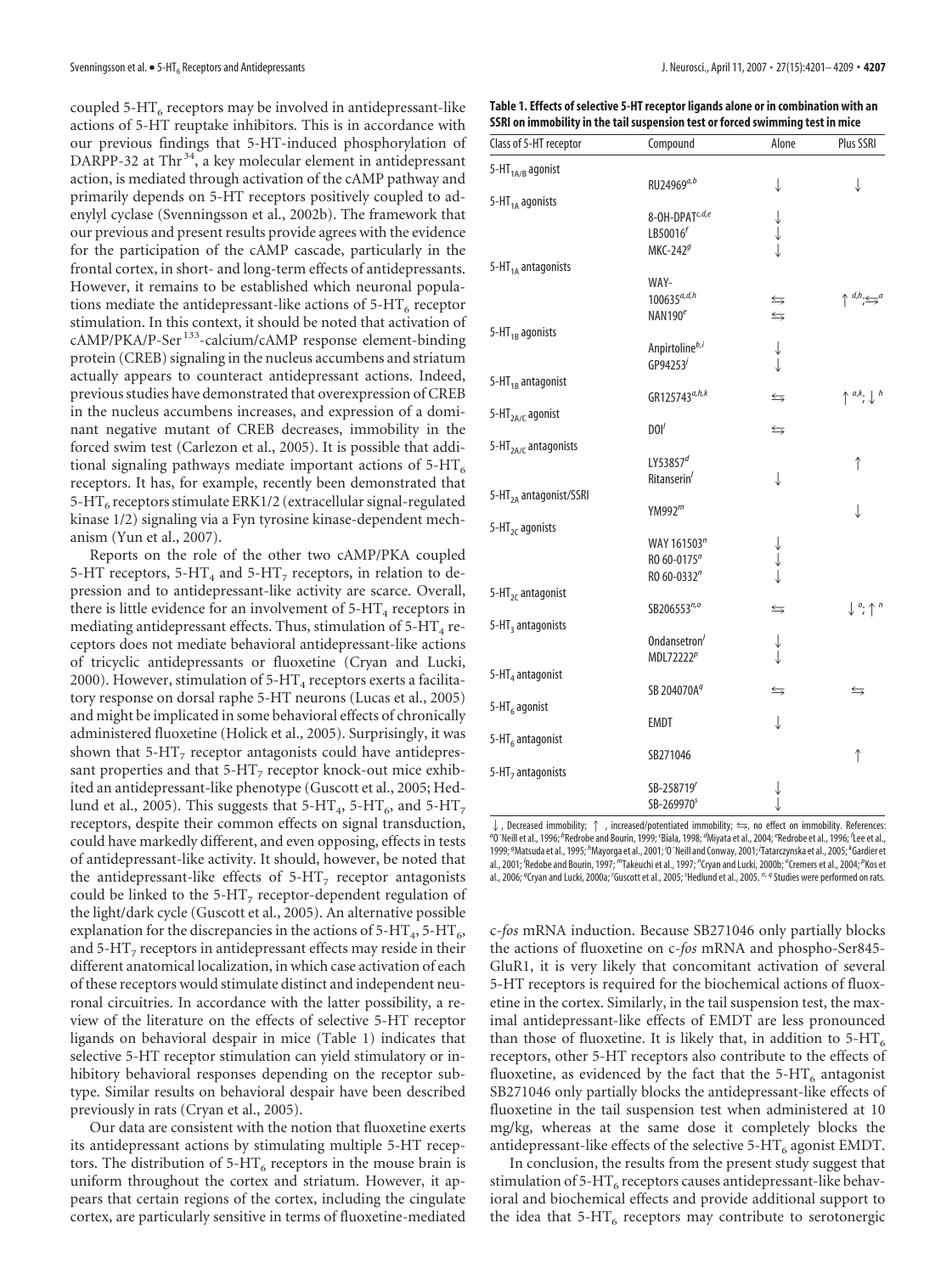modulation of clinically relevant psychopharmacological processes.

#### **References**

- Alt A, Nisenbaum ES, Bleakman D, Witkin JM (2006) A role for AMPA receptors in mood disorders. Biochem Pharmacol 71:1273–1288.
- Barnes NM, Sharp T (1999) A review of central 5-HT receptors and their function. Neuropharmacology 38:1083–1152.
- Beck CH (1995) Acute treatment with antidepressant drugs selectively increases the expression of c-fos in the rat brain. J Psychiatry Neurosci  $20:25-32.$
- Bentley JC, Bourson A, Boess FG, Fone KC, Marsden CA, Petit N, Sleight AJ (1999) Investigation of stretching behaviour induced by the selective  $5-\text{HT}_6$  receptor antagonist, Ro 04-6790, in rats. Br J Pharmacol 126:1537–1542.
- Biala G (1998) Antidepressant-like properties of some serotonin receptor ligands and calcium channel antagonists measured with the forced swimming test in mice. Pol J Pharmacol 50:117–124.
- Bibb JA, Snyder GL, Nishi A, Yan Z, Meijer L, Fienberg AA, Tsai LH, Kwon YT, Girault JA, Czernik AJ, Huganir RL, Hemmings Jr HC, Nairn AC, Greengard P (1999) Phosphorylation of DARPP-32 by Cdk5 modulates dopamine signalling in neurons. Nature 402:669 –671.
- Bonasera SJ, Chu HM, Brennan TJ, Tecott LH (2006) A Null Mutation of the Serotonin 6 Receptor Alters Acute Responses to Ethanol. Neuropsychopharmacol 31:1801–1813.
- Bourson A, Borroni E, Austin RH, Monsma Jr FJ, Sleight AJ (1995) Determination of the role of the 5-HT<sub>6</sub> receptor in the rat brain: a study using antisense oligonucleotides. J Pharmacol Exp Ther 274:173–1-1780.
- Bromidge SM, Brown AM, Clarke SE, Dodgson K, Gager T, Grassam HL, Jeffrey PM, Joiner GF, King FD, Middlemiss DN, Moss SF, Newman H, Riley G, Routledge C, Wyman P (1999) 5-Chloro-N-(4-methoxy-3 piperazin-1-yl- phenyl)-3-methyl-2-benzothiophenesulfon- amide (SB-271046): a potent, selective, and orally bioavailable 5-HT6 receptor antagonist. J Med Chem 42:202–205.
- Carlezon Jr WA, Duman RS, Nestler EJ (2005) The many faces of CREB. Trends Neurosci 28:436 –445.
- Cremers TIFH, Giorgetti M, Bosker FJ, Hogg S, Arnt J, Mork A, Honig G, Bogeso KP, Westerink BH, den Boer H, Wikstrom HV, Tecott LH (2004) Induction of 5-HT2C receptors potentiates consequences of serotonin reuptake blockade. Neuropsychopharmacol 29:1782–1789.
- Cryan JF, Lucki I (2000a) Antidepressant-like behavioral effects mediated by 5-Hydroxytryptamine(2C) receptors. J Pharmacol Exp Ther 295:1120 –1126.
- Cryan JF, Lucki I (2000b) 5-HT4 receptors do not mediate the antidepressant-like behavioral effects of fluoxetine in a modified forced swim test. Eur J Pharmacol 409:295–299.
- Cryan JF, Markou A, Lucki I (2002) Assesing antidepressant activity in rodents: Recent developments and future needs. Trends Pharmacol Sci 23:238 –245.
- Cryan JF, Mombereau C, Vassout A (2005) The tail suspension test as a model for assessing antidepressant activity: review of pharmacological and genetic studies in mice. Neurosci Biobehav Rev 29:571–625.
- Duman RS, Heninger GR, Nestler EJ (1997) A molecular and cellular theory of depression. Arch Gen Psychiatry 54:597–606.
- Frantz KJ, Hansson KJ, Stouffer DG, Parsons LH (2002) 5-HT<sub>6</sub> receptor antagonism potentiates the behavioral and neurochemical effects of amphetamine but not cocaine. Neuropharmacology 44:170 –180.
- Gardier AM, Trillat AC, Malagie I, David D, Hascoet M, Colombel MC, Jolliet P, Jacquot c, Hen R, Bourin M (2001) 5-HT1B serotonin receptors and antidepressant effects of selective serotonin reuptake inhibitors. C R Acad Sci III 324:433–441.
- Gerard C, Martres MP, Lefèvre K, Miquel MC, Verge D, Lanfumey L, Doucet E, Hamon M, el Mestikawy S (1997) Immuno-localization of serotonin  $5-HT<sub>6</sub>$  receptor-like material in the rat central nervous system. Brain Res 746:207–219.
- Glennon RA, Lee M, Rangisetty JB, Dukat M, Roth BL, Savage JE, McBride A, Rauser L, Hufeisen S, Lee DK (2000) 2-Substituted tryptamines: agents with selectivity for 5-HT(6) serotonin receptors. J Med Chem 43:1011–1018.
- Guscott M, Bristow LJ, Hadingham K, Rosahl TW, Beer MS, Stanton JA, Bromidge F, Owens AP, Huscroft I, Myers J, Rupniak NM, Patel S, Whiting PJ, Hutson PH, Fone KC, Biello SM, Kulagowski JJ, McAllister G

(2005) Genetic knockout and pharmacological blockade studies of the 5-HT7 receptor suggest therapeutic potential in depression. Neuropharmacol 48:492–502.

- Hamon M, Doucet E, Lefevre K, Miquel MC, Lanfumey L, Insausti R, Frechilla D, Del Rio J, Verge D (1999) Antibodies and antisense oligonucleotide for probing the distribution and putative functions of central 5-HT $_6$ receptors. Neuropsychopharmacology 21:68S–76S.
- Hatcher PD, Brown VJ, Tait DS, Bate S, Overend P, Hagan JJ, Jones DN (2005) 5-HT<sub>6</sub>R antagonists improve performance in an attentional set shifting task in rats. Psychopharmacol 181:253–259.
- Hedlund PB, Huitron-Resendiz S, Henriksen SJ, Sutcliffe JG (2005) 5-HT7 receptor inhibition and inactivation induce antidepressant-like behavior and sleep pattern. Biol Psychiatry 58:831–837.
- Hemmings Jr HC, Greengard P (1986) DARPP-32, a dopamine- and adenosine 3':5'-monophosphate-regulated phosphoprotein: regional, tissue, and phylogenetic distribution. J Neurosci 6:1469 –1481.
- Heninger GR, Delgado PL, Charney DS (1996) The revised monoamine theory of depression: a modulatory role for monoamines, based on new findings from monoamine depletion experiments in humans. Pharmacopsychiatry 29:2–11.
- Hirst WD, Minton JA, Bromidge SM, Moss SF, Latter AJ, Riley G, Routledge C, Middlemiss DN, Price GW (2000) Characterization of [(125)I]-SB-258585 binding to human recombinant and native 5-HT6 receptors in rat, pig and human brain tissue. Br J Pharmacol 130:1597–1605.
- Hirst WD, Abrahamsen B, Blaney FE, Calver AR, Aloj L, Price GW, Medhurst AD (2003) Differences in the central nervous system distribution and pharmacology of the mouse 5-hydroxytryptamine-6 receptor compared with rat and human receptors investigated by radioligand binding, sitedirected mutagenesis, and molecular modeling. Mol Pharmacol 64:1295–1308.
- Holick KA, Dulawa SC, Hen R (2005) The contribution of 5-HT4 receptors to anti-depressant activity in mouse. Soc Neurosci Abstr 31:567.14.
- Horowitz JM, Goyal A, Ramdeen N, Hallas BH, Horowitz AT, Torres G (2003) Characterization of fluoxetine plus olanzapine treatment in rats: a behavior, endocrine, and immediate-early gene expression analysis. Synapse 50:353–364.
- Hoyer D, Clarke DE, Fozard JR, Hartig PR, Martin GR, Mylecharane EJ, Saxena PR, Humphrey PP (1994) International union of pharmacology classification of receptors for 5-hydroxytryptamine (serotonin). Pharmacol Rev 46:157–203.
- Iversen L (2005) The monoamine hypothesis of depression. In: Biology of depression (Licinio J, Wong ML, eds), pp 71–86. Weinheim, Germany: Wiley-VCH.
- Kos T, Popik P, Pietraszek M, Schafer D, Danysz W, Dravolina O, Blokhina E, Galankin T, Bespalov AY (2006) Effect of 5-HT(3) receptor antagonist MDL 72222 on behaviors induced by ketamine in rats and mice. Eur Neuropsychopharmacol 16:297–310.
- Lee CH, Oh JI, Park HD, Kim HJ, Park TK, Kim JS, Hong CY, Lee SJ, Ahn KH, Kim YZ (1999) Pharmacological characterization of LB50016, N-(4 amino)butyl 3-phenylpyrrolidine derivative, as a new 5-HT1A receptor agonist. Arch Pharm Res 22:157–164.
- Lindner MD, Hodges Jr DB, Hogan JB, Orie AF, Corsa JA, Barten DM, Polson C, Robertson BJ, Guss VL, Gillman KW, Starrett Jr JE, Gribkoff VK (2003) An assessment of the effects of serotonin 6 (5-HT<sub>6</sub>) receptor antagonists in rodent models of learning. J Pharmacol Exp Ther 307:682–691.
- Lucas G, Compan V, Charnay Y, Neve RL, Nestler EJ, Bockaert J, Barrot M, Debonnel G (2005) Frontocortical 5-HT4 receptors exert positive feedback on serotonergic activity: viral transfections, subacute and chronic treatments with 5-HT4 agonists. Biol Psychiatry 57:918 –925.
- Matsuda T, Somboonthum P, Suzuki M, Asano S, Baba A (1995) Antidepressant-like effect by postsynaptic 5-HT1A receptor activation in mice. Eur J Pharmacol 280:235–238.
- Mayorga AJ, Dalvi A, Page ME, Zimov-Levison S, Hen R, Lucki I (2001) Antidepressant-like behavioral effects in 5-hydroxytryptamine(1A) and 5-hydroxytryptamine(1B) receptor mutant mice. J Pharmacol Exp Ther 298:1101–1107.
- Miyata S, Hirano S, Kamei J (2004) Diabetes attenuates the antidepressantlike effect mediated by the activation of 5-HT1A receptor in the mouse tail suspension test. Neuropsychopharmacol 29:461–469.
- Monsma Jr FJ, Shen Y, Ward RP, Hamblin MW, Sibley DR (1993) Cloning